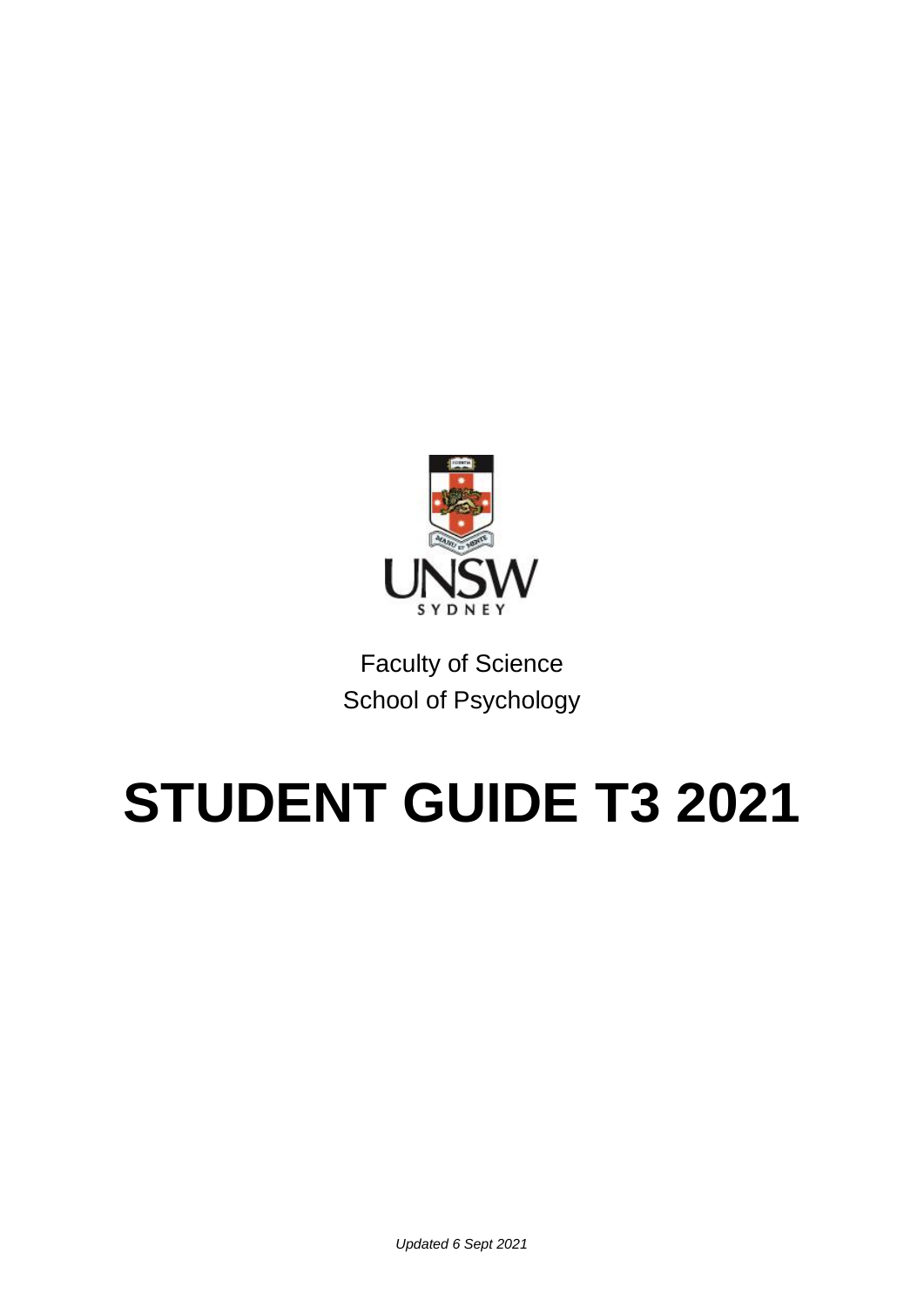## **SCHOOL OF PSYCHOLOGY CONTACTS AND ENQUIRIES**

#### **Mailing Address**

School of Psychology Faculty of Science UNSW Sydney NSW 2052

#### **School Office**

Level 15, Mathews Building Hours: Monday to Friday, 9:00am to 4:45pm

#### **General Enquiries**

Phone: (02) 9065 9982 WEBFORM[S:https://portal.insight.unsw.edu.au/web](https://portal.insight.unsw.edu.au/web-forms/)[forms/](https://portal.insight.unsw.edu.au/web-forms/) WEBSITE: [psy.unsw.edu.au](http://www.psy.unsw.edu.au/)

#### **Head of School**

Professor Simon Killcross Level 16, Mathews Building Phone: (02) 9385 3034 EMAIL: [skillcross@psy.unsw.edu.au](mailto:skillcross@psy.unsw.edu.au)

#### **First Year Enquiries**

Danny Chen Level 15, Mathews Building Phone: (02) 9385 3024 EMAIL[: d.chen@unsw.edu.au](mailto:d.chen@unsw.edu.au)

#### **Honours Enquiries**

Emmalee Taylor Level 15, Mathews Building PHONE: (02) 9385 3236 EMAIL: [honours.psychology@unsw.edu.au](mailto:honours.psychology@unsw.edu.au)

#### **Graduate Diploma in Psychology Enquiries**

Graduate Diploma Administration Team Level 15, Mathews Building EMAIL: [gdpsychology@unsw.edu.au](mailto:gdpsychology@unsw.edu.au)

#### **Postgraduate Enquiries**

Emmalee Taylor Level 15, Mathews Building PHONE: (02) 9385 3236

#### **Fourth Year Coordinators**

Associate Professor Denovan Begg Room 708, Mathews Building PHONE: (02) 9385 2441 EMAIL: [honours.psychology@unsw.edu.au](mailto:honours.psychology@unsw.edu.au)

Professor Thomas Whitford Room 913, Mathews Building PHONE: (02) 9385 3936 EMAIL: [honours.psychology@unsw.edu.au](mailto:honours.psychology@unsw.edu.au)

#### **Director of Undergraduate Programs**

Associate Professor Jenny Richmond Room 707, Mathews Building PHONE: (02) 9385 3036 EMAIL: [j.richmond@unsw.edu.au](mailto:j.richmond@unsw.edu.au)

#### **Postgraduate Research Coordinators**

Associate Professor Chris Donkin Room 706, Mathews Building PHONE: (02) 9385 9444 EMAIL: [c.donkin@unsw.edu.au](mailto:c.donkin@unsw.edu.au)

Professor Mike Le Pelley Room 1003, Mathews Building PHONE: (02) 9385 1294 EMAIL: [m.lepelley@unsw.edu.au](mailto:m.lepelley@unsw.edu.au)

#### **Master of Psychology (Clinical) Program Director**

Dr Chien Hoong Gooi Level 8, Mathews Building PHONE: (02) 9065 7754 EMAI[L:c.gooi@unsw.edu.au](mailto:c.gooi@unsw.edu.au)

#### **Master of Psychology (Forensic) Program Director**

Professor Richard Kemp Room 1005, Mathews Building PHONE: (02) 9385 1401 EMAIL: [richard.kemp@unsw.edu.au](mailto:richard.kemp@unsw.edu.au)

#### **Graduate Diploma in Psychology Program Director**

Dr Lidija Krebs-Lazendic Room 915, Matthews Building

EMAIL: [l.krebs-lazendic@unsw.edu.au](mailto:l.krebs-lazendic@unsw.edu.au)

#### **SONA Enquiries**

Linda Camilleri Level 16, Mathews Building PHONE: (02) 9385 3034 EMAIL: [l.camilleri@unsw.edu.au](mailto:l.camilleri@unsw.edu.au)

#### **Grievance Officer**

Professor Peter Lovibond Room 914, Mathews Building PHONE: (02) 9385 3830 EMAIL: [p.lovibond@unsw.edu.au](mailto:p.lovibond@unsw.edu.au)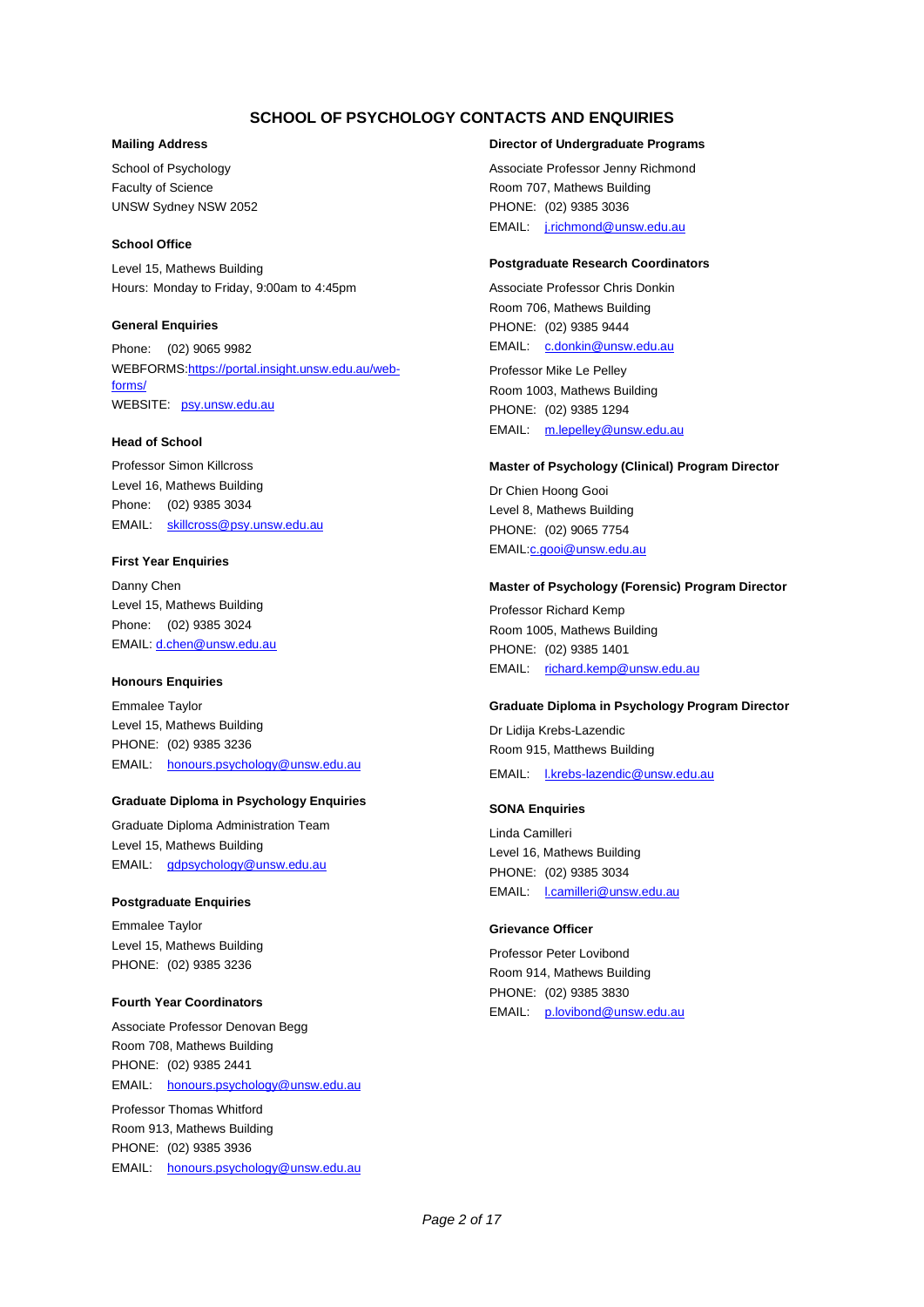# **INFORMATION FOR COURSEWORK STUDENTS**

Welcome to your Psychology course! This document contains School policies and procedures relevant for all students enrolled in undergraduate or Masters psychology courses. These policies and procedures have been formulated in accordance with the Australian Psychology Accreditation Council (APAC) [Accreditation Standards](https://www.psychologycouncil.org.au/sites/default/files/public/Standards_20180912_Published_Final_v1.2.pdf) as well as with University policies and procedures. Please familiarise yourself with the information contained in this document.

The Graduate Diploma in Psychology program (5331) is delivered via the post-graduate online Hexamester calendar to allow for a more flexible program structure. The program's key dates and some policies may be different than those applicable to students enrolled in standard programs using the standard academic calendar. Students enrolled in the Graduate Diploma in Psychology should refer to the "**Graduate Diploma in Psychology (5331) – 2021 Guide"** and the program information available in the Graduate Diploma in Psychology section on the [School of Psychology](http://www.psy.unsw.edu.au/) website. Please contact [gdpsychology@unsw.edu.au](mailto:gdpsychology@unsw.edu.au) with any enquiries relating to this program.

# **TIMETABLES**

The 2021 Class Timetable is available [here.](http://timetable.unsw.edu.au/current/PSYCKENS.html) Postgraduate students should also refer to Moodle, and their Course Outlines, as some classes are not centrally timetabled (e.g., workshops) and will not appear on the timetable website.

# **UNDERGRADUATE ENROLMENT AND PROGRESSION**

It is each student's responsibility to ensure that you are following the rules of your degree program and that you are enrolled in appropriate courses for your program. We advise that you consult the University [Handbook](http://www.handbook.unsw.edu.au/) each term to make sure that you are on track. You should refer to the edition for the year you commenced your degree program. For example, if you commenced your degree program in 2017, you should refer to the 2017 edition. Program information and sample plans can also be found on the [School](http://www.psy.unsw.edu.au/current-students/undergraduate/course-selection)  [website.](http://www.psy.unsw.edu.au/current-students/undergraduate/course-selection) Please note that it is your responsibility to make sure you are enrolled correctly by the relevant [enrolment deadline.](https://student.unsw.edu.au/enrolment-dates) Beyond these deadlines it will not be possible to Add or Swap Courses for that term.

*2021 Enrolment Deadlines*:

| . erm 1                  | Term 2              | Term 3                    |
|--------------------------|---------------------|---------------------------|
| Sunday, 21 February 2021 | Sunday, 6 June 2021 | Sunday, 19 September 2021 |

## **How to Add, Drop and Swap Courses**

See the [Step-by-Step Enrolment Guides.](https://student.unsw.edu.au/enrol/annual)

## **Swapping Tutorial times**

To swap tutorial classes within a course, please follow the Guide above. It is not possible to swap your tutorial time beyond the relevant deadline.

*2021 Tutorial Swap Deadlines*:

| erm 1                    | Term 2              | Term 3                    |
|--------------------------|---------------------|---------------------------|
| Sunday, 21 February 2021 | Sunday, 6 June 2021 | Sunday, 19 September 2021 |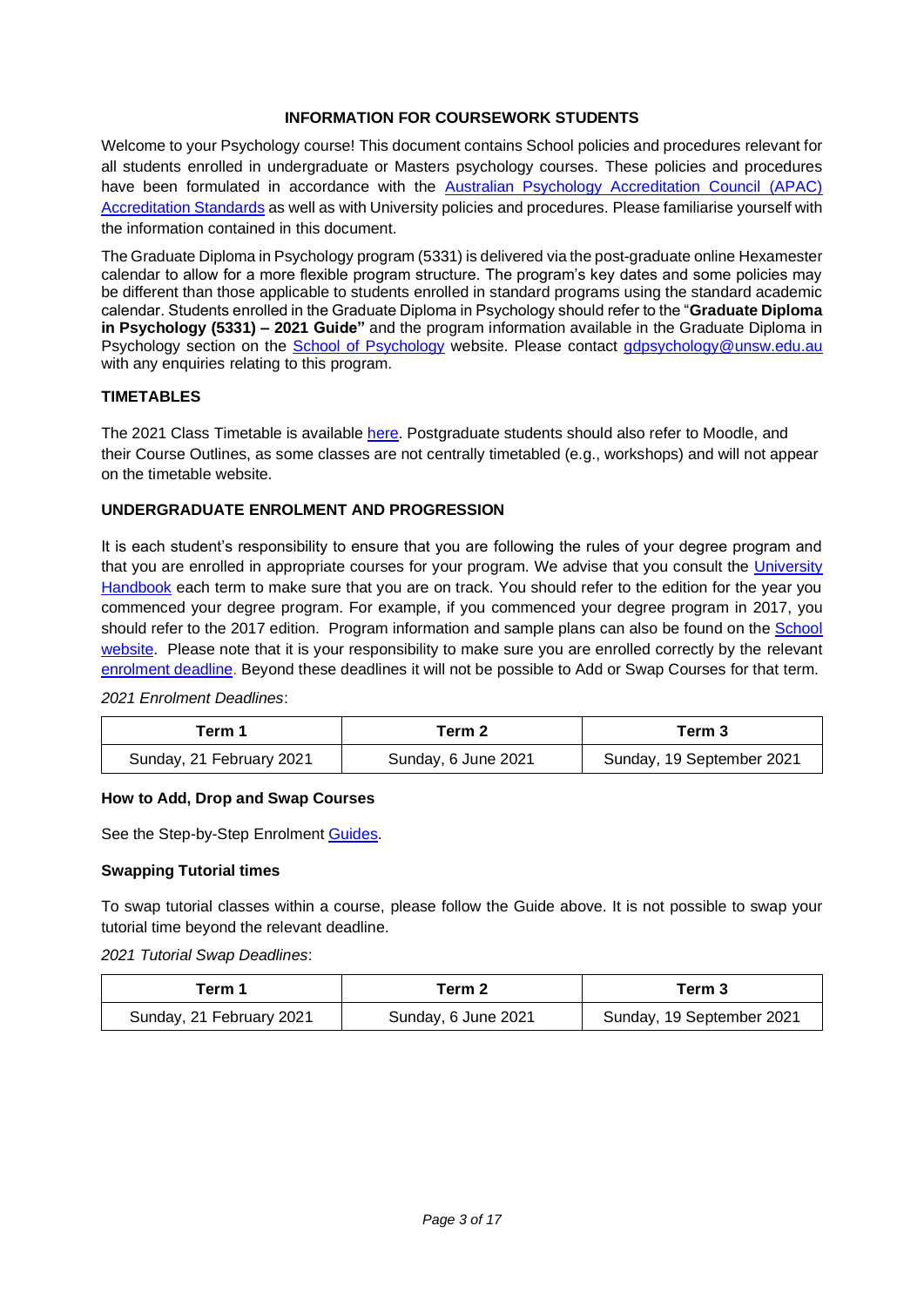# **TIMETABLE CLASHES**

If you cannot enrol in a course due to a timetable clash, you should complete the electronic **Timetable** [Clash Enrolment](https://portal.insight.unsw.edu.au/web-forms/) form.

The School Office cannot process requests to override timetable clashes without a completed Timetable Clash Enrolment form.

## **WITHDRAWING FROM A COURSE**

You can drop courses via myUNSW until the last day of the Teaching Period (inclusive). The Teaching Period dates can be found on the [Academic Calendar.](https://student.unsw.edu.au/calendar) There are implications for your financial liability and/or academic record, depending on when you drop a course.

#### **On or before the Census Date**

The Census Date is the last day to drop a course without having to pay the tuition fee or HECS/FEE-HELP contribution.

If you drop a course on or before the Census Date:

- You will **not** be financially liable for the course.
- The course will **not** appear on your transcript.
- The course will **not** be included in the calculation of your Weighted Average Mark (WAM).
- The course will **not** be included in the calculation of your academic standing.

*2021 Census Dates*:

| Term 1                | Term 2               | Term 3                  |
|-----------------------|----------------------|-------------------------|
| Sunday, 14 March 2021 | Sunday, 27 June 2021 | Sunday, 10 October 2021 |

#### **On or before the deadline to drop a course without academic penalty**

If you drop a course on or before the last day to drop a course without academic penalty, but after the Census Date:

- You **will** be financially liable for the course.
- The course will **not** appear on your transcript.
- The course will **not** be included in the calculation of your WAM.
- The course will **not** be included in the calculation of your academic standing.

*2021 Last Day to Drop a Course Without Academic Penalty*:

| Геrm 1                | Term 2               | Term 3                  |
|-----------------------|----------------------|-------------------------|
| Sunday, 28 March 2021 | Sunday, 11 July 2021 | Sunday, 24 October 2021 |

#### **After the deadline to drop a course without academic penalty**

If you drop a course after the last day to drop a course with academic penalty:

- You **will** be financially liable for the course.
- The course **will** appear on your transcript with a grade of AW (Academic Withdrawal).
- The course will **not** be included in the calculation of your WAM.
- The course **will** be included in the calculation of your academic standing as units of credit attempted but not passed.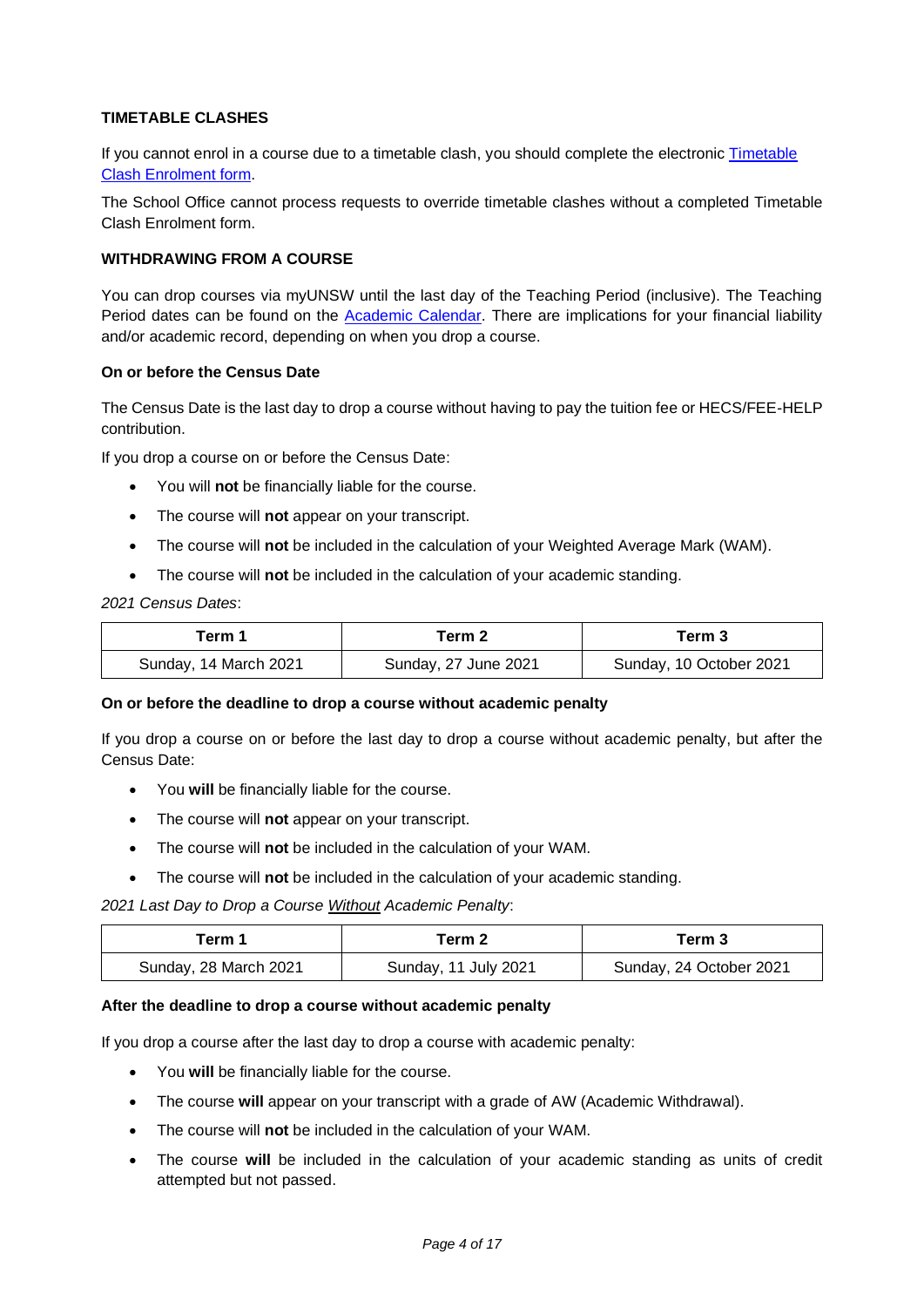# *2021 Last Day to Drop a Course With Academic Penalty*:

| Геrm 1                | Term 2                | Term 3                   |
|-----------------------|-----------------------|--------------------------|
| Friday, 23 April 2021 | Friday, 6 August 2021 | Friday, 19 November 2021 |

## **After the last day of the Teaching Period**

You will not be able to drop courses via myUNSW after the last day of the Teaching Period. You will be assigned the final mark and grade awarded to you by the School.

## **Special Circumstances**

In defined special circumstances, you can [apply](https://portal.insight.unsw.edu.au/web-forms/) for [Fee Remission.](https://student.unsw.edu.au/fee-remission) If successful:

- You will **not** be financially liable for the course.
- The course **will** appear on your transcript with a grade of PW (Permitted Withdrawal).
- The course will **not** be included in the calculation of your WAM.
- The course **will** be included in the calculation of your academic standing as units of credit attempted but not passed.

# **ATTENDANCE**

Students are required to attend at least 80% of tutorial / lab classes in a course and be punctual in attendance at all lectures and tutorial / lab classes. Note that in some courses 100% attendance is required – be sure to check the course outline. Tutorial attendance is required to ensure students are consistently working towards achieving the foundational graduate competencies required by the APAC Accreditation Standards. These Accreditation Standards are incorporated in Program and Course Learning Outcomes. Attendance is monitored for tutorials and labs and may be monitored for lectures. You should make sure your name has been marked on the class roll for each class you attend. Failure to meet these specified attendance requirements may result in course failure.

Explanations for an occasional absence from a class or requests for permission to be absent from a class should be discussed with the lecturer / tutor, and where applicable, accompanied by a medical certificate.

## **MOODLE – ONLINE COURSE CONTENT**

Most Psychology courses have an online component offered through Moodle, which can be accessed via myUNSW. Course Moodle sites are made available to students enrolled in the course the *week before* the start of each Term. Check with your Course Coordinator if your course is not listed on Moodle once the Term has commenced.

## **COURSE ASSESSMENTS**

Students are expected to complete all assessment tasks for a course except for those specifically identified as optional. For each course, check the Course Outline and make sure you are clear about what assessment tasks are required and when the deadline is for each.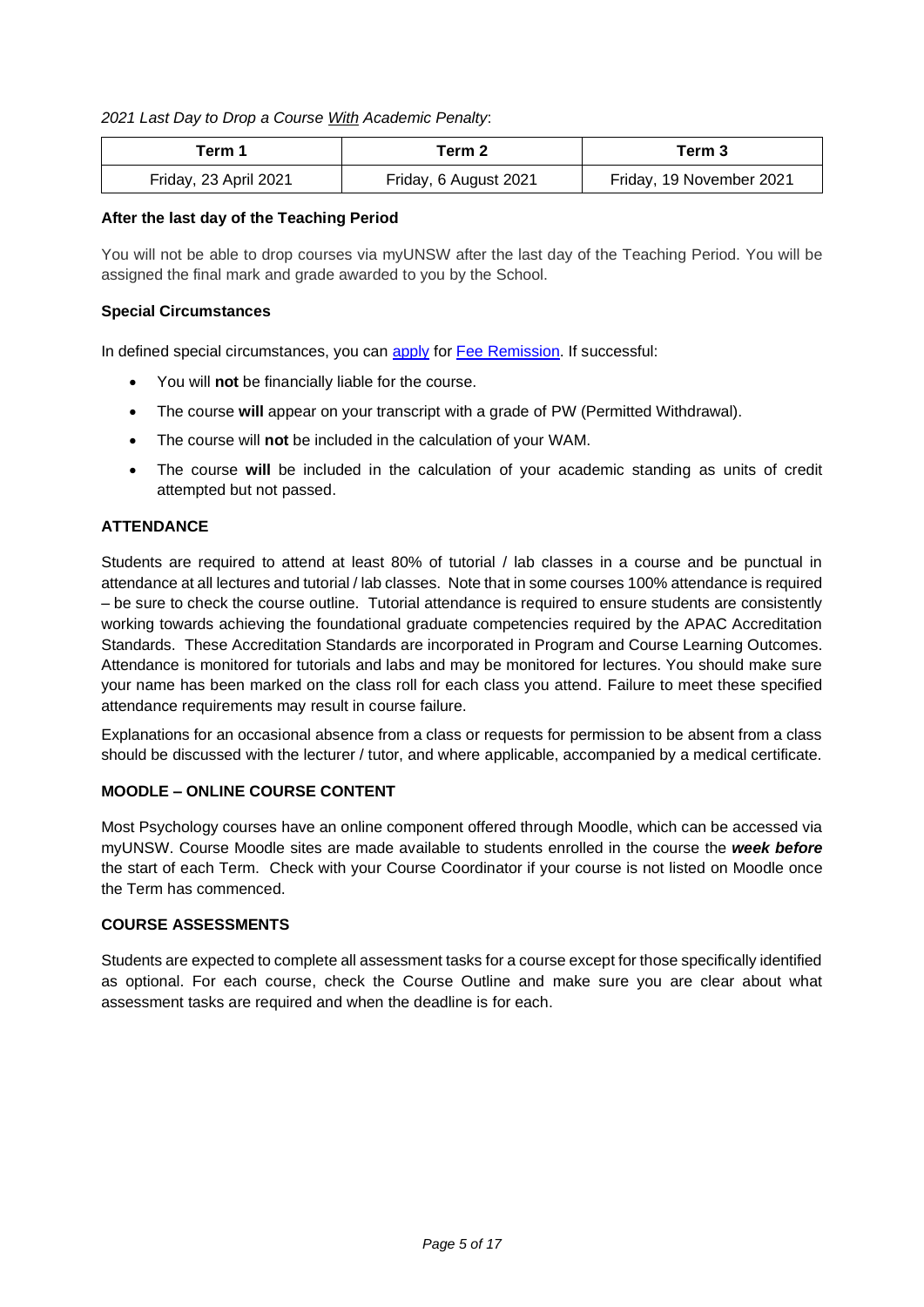## **(i) Individual Written Assignments**

### *Submission*

Students are required to submit an electronic copy of their assignment to the School via the course Moodle site. In most cases, the electronic version of the assignment should be submitted through the Turnitin link on Moodle for plagiarism checking. Check your Course Outline for instruction regarding online submission.

The School takes no responsibility for assignments submitted in ways other than specified above. While individual Course Coordinators may occasionally arrange for assignments to be emailed to them, *under no circumstances* will assignments emailed or faxed to the School be accepted.

## *Late Penalty*

Failure to meet the submission deadline ("the initial deadline") will attract a penalty. For an assignment submitted late without an acceptable reason but within 10 working days of the initial deadline, 2% of the maximum possible mark for that assignment will be deducted for each day (including weekend days) it is overdue.

For example, if an assignment is worth 100 points, you will automatically lose two points (100  $\times$  $0.02 = 2$ ) for each day it is late. If you submit this assignment three days after the initial deadline, a penalty of six points will be deducted from your mark.

In determining whether an assignment is overdue, the date it was submitted online via Moodle will be used.

Assignments submitted late may not receive detailed feedback from markers.

Under no circumstances will an extension be given for longer than 10 working days after the initial deadline. Failure to submit an assignment within 10 working days of the initial deadline will result in a mark of 0 for the assignment, unless a Special Consideration request has been approved to undertake a supplementary assessment. See "Special Consideration" and "Supplementary Assessment" below.

## *Request to Waive Late Penalty*

Students are required to apply for Special Consideration through [The Nucleus: Student Hub.](https://nucleus.unsw.edu.au/en/contact-us) See "Special Consideration" below for details.

**If you are a student registered with UNSW Equitable Learning Services (ELS)**, and your Equitable Learning Plan (ELP) authorises extensions for assignment submission, you do not need to apply for Special Consideration through The Nucleus: Student Hub irrespective of the weight of the assignment. *Instead, you are required to email the Course Coordinator at least one week prior to the assessment deadline to request an extension*—unless the ELP specifically stipulates that you are not required to do so. The period of extension cannot be longer than 10 working days after the initial deadline. If you do not follow the requirements indicated in your ELP, you may not be granted any adjustments.

If your ELP does not include an authorisation for late submission, the same rules that apply to other students will apply to you. See "Special Consideration" below.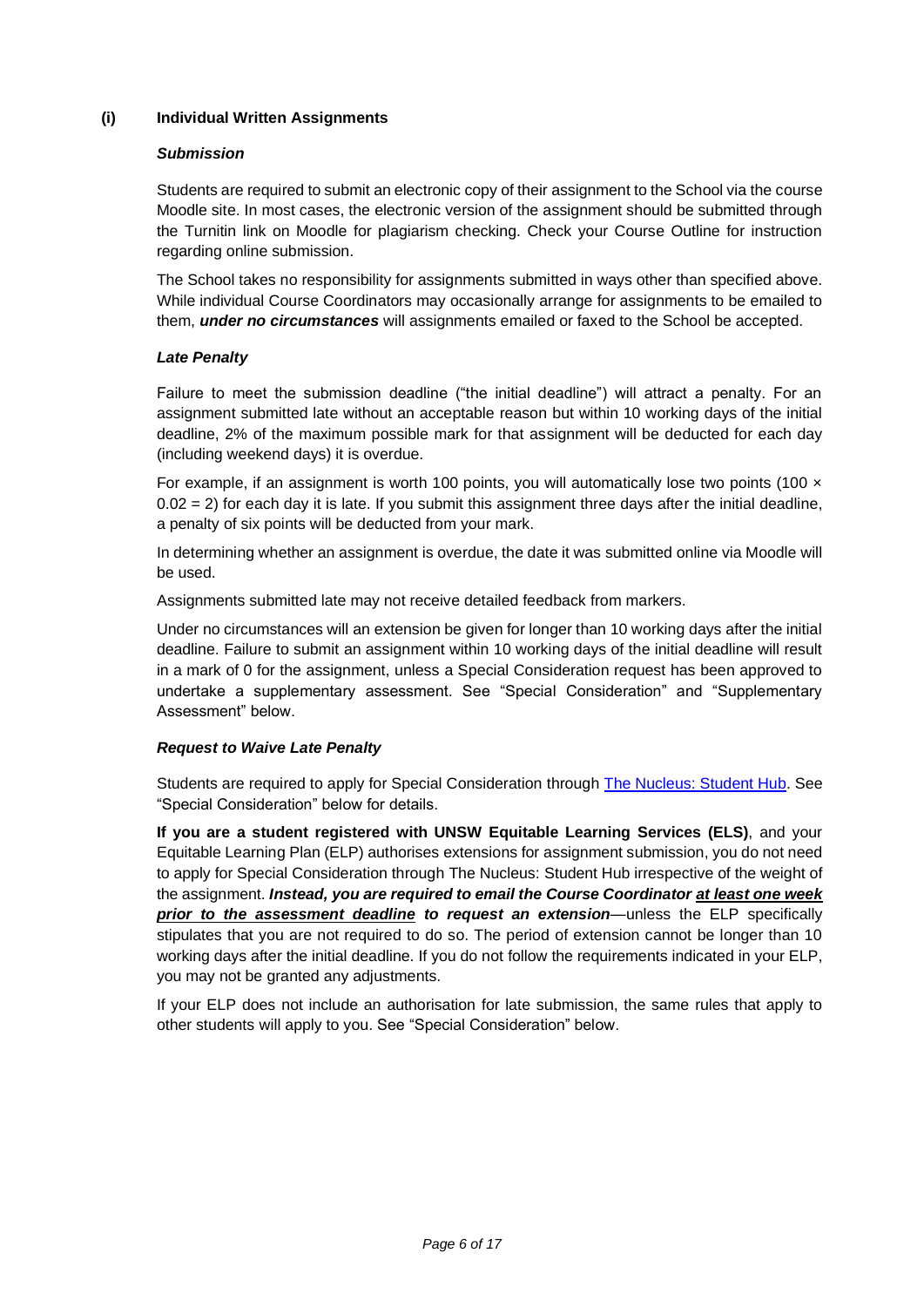## **(ii) Group Work**

No extensions will be granted for group work.

ELS-registered students who require educational adjustments with respect to group work should discuss their specific needs with their Course Coordinator within one week of receiving their ELP and no later than the end of Week 1. We will do our best to accommodate these needs in accordance with the ELP, however it should be noted that APAC standards involve the demonstration of interpersonal and teamwork skills, which is often what is being assessed during group work.

# **(iii) Exams Other Than Final Exams**

"Exams other than final exams" include but are not limited to mid-term exams and quizzes. It is students' responsibility to check the Course Outline for the dates of, and make themselves available for, these exams.

If you miss one of these exams due to unexpected short-term illness, misadventure, or other circumstances beyond your control and wish to sit a supplementary exam, you will need to apply for Special Consideration through The Nucleus: Student Hub. *Students registered with Equitable Learning Services are no exception*.

Note, Supplementary Exams are not always possible for mid-term exams and quizzes. If this is the case and your Special Consideration application is approved an alternative arrangement will be implemented at the discretion of the Course Coordinator. If a Supplementary Exam is possible this will be held at a time specified by the Course Coordinator.

# **(iv) Final Exams**

Final written exams for each course will be held during the University exam period. *All students are expected to be available during the entire exam period, including the Supplementary*  **Exam Period.** It is important that you do not make commitments during these periods, including travel, that will prevent you from sitting an exam or supplementary exam. The University exam timetable is determined centrally, not by the School, and students can access their own exam [timetables](https://student.unsw.edu.au/exam-timetable) via myUNSW.

| Term 1                                                 | Term 2                                                         | Term 3                                                           |
|--------------------------------------------------------|----------------------------------------------------------------|------------------------------------------------------------------|
| Friday, 30 April 2021 through<br>Thursday, 13 May 2021 | Friday, 13 August 2021 through<br>Sunday, 22 August 2021       | Friday, 26 November 2021<br>through Thursday, 9 December<br>2021 |
| <b>Term 1 Supplementary</b><br><b>Exams</b>            | <b>Term 2 Supplementary Exams</b>                              | <b>Term 3 Supplementary Exams</b>                                |
| Monday 24 May 2021 through<br>Friday 28 May 2021       | Monday 6 September 2021<br>through Friday 10 September<br>2021 | T.B.A.                                                           |

*2021 Examination Periods*:

## *Special Arrangements for Final Exams*

The School is unable to make individual arrangements with students regarding the scheduling of a final exam. If you are unable to attend a final exam for religious reasons, you may request alternative exam arrangements by applying for [Special Consideration.](https://student.unsw.edu.au/exam-alternative-arrangements-religion) Your request for an alternative examination must be submitted no later than two weeks after the release of the final exam timetable.

Students registered with Equitable Learning Services (ELS), in certain circumstances, may be eligible for alternative provisions for formal end-of-term exams (i.e., those run by UNSW Exams).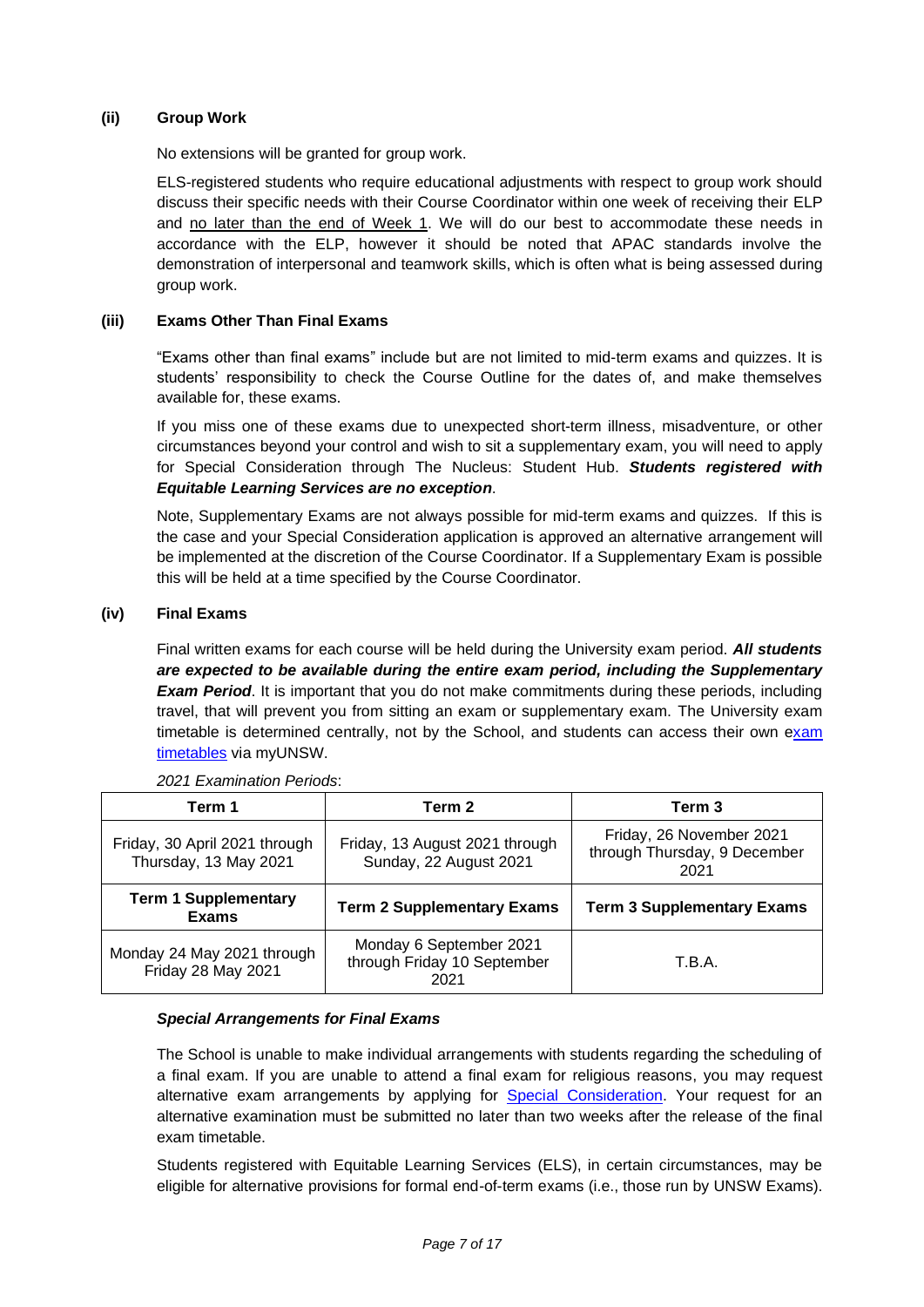These provisions must be arranged with ELS, who will liaise with the Examinations Team. If you believe you may need special provisions for final exams, you should discuss your needs with an ELS Equitable Learning Advisor (via els @unsw.edu.au or 8374 9201).

If you miss a final exam due to unexpected short-term illness, misadventure, or other circumstances beyond your control, you may be eligible for a supplementary exam after a successful application for Special Consideration. *Students registered with Equitable Learning Services are no exception*. See "Supplementary Exams" and "Special Consideration" below for details.

#### **SUPPLEMENTARY ASSESSMENT**

A supplementary assessment is an additional assessment that may be provided to a student who, due to extenuating special circumstances, was unable to complete an initial assessment and has a special consideration application approved. The form of supplementary assessment may not be identical to the original assessment but will assess the same learning outcomes. Moreover, the timing and conditions of the supplementary assessment may differ from the standard assessment and will be determined by the course coordinator, or by the director of undergraduate administration.

For students in the final term of their program who have failed an assessment task, one supplementary assessment will be offered in cases where passing the task would result in passing the course and completing the program. For such cases, in the absence of Special Consideration, the mark awarded for the supplementary assessment will be capped at 50% of the value of the assessment task.

A supplementary exam is one type of supplementary assessment. For further information regarding supplementary exams, see "Supplementary Exams" below.

#### **SUPPLEMENTARY EXAMS**

A supplementary exam may be given to students who:

- (a) Are absent from the initial exam due to unexpected short-term illness, misadventure, or circumstances beyond their control and who successfully apply for Special Consideration; or
- (b) Are in the final term of their program and for whom a pass mark would enable successful completion of their degree program.

Where students sit a supplementary exam under circumstances (b) above, the final mark *for the course* will be capped at 50%.

#### **A supplementary exam opportunity for each Psychology course will be offered only once.**

Supplementary exams will be conducted from Monday 24 May 2021 through Friday 28 May 2021 for Term 1, and from Monday 6 September 2021 through Friday 10 September 2021 for Term 2. Students who are granted a supplementary exam will be notified through their student email address only.

Students granted a supplementary exam can expect the exam to be of the same degree of difficulty as the original. Supplementary exam materials may be in a different format from the original (e.g., short answer instead of multiple-choice questions, or an oral exam instead of written exam). In addition, the original and supplementary exam materials may also differ in the specific content, although, overall, both will be sampled from the same relevant course material.

## **SPECIAL CONSIDERATION**

If you find that unexpected short-term illness, misadventure, or other circumstances beyond your control may prevent you from completing a course requirement or attending classes, or may significantly affect your performance in assessable work, you can apply for [Special Consideration.](https://student.unsw.edu.au/special-consideration)

Students enrolled in a School of Psychology course should make a Special Consideration application relating to an assessment task *regardless of the weighting* given to this assessment task. Except in unusual circumstances, the duration of circumstances impacting academic work must be more than 3 consecutive days, or a total of 5 days within the teaching period.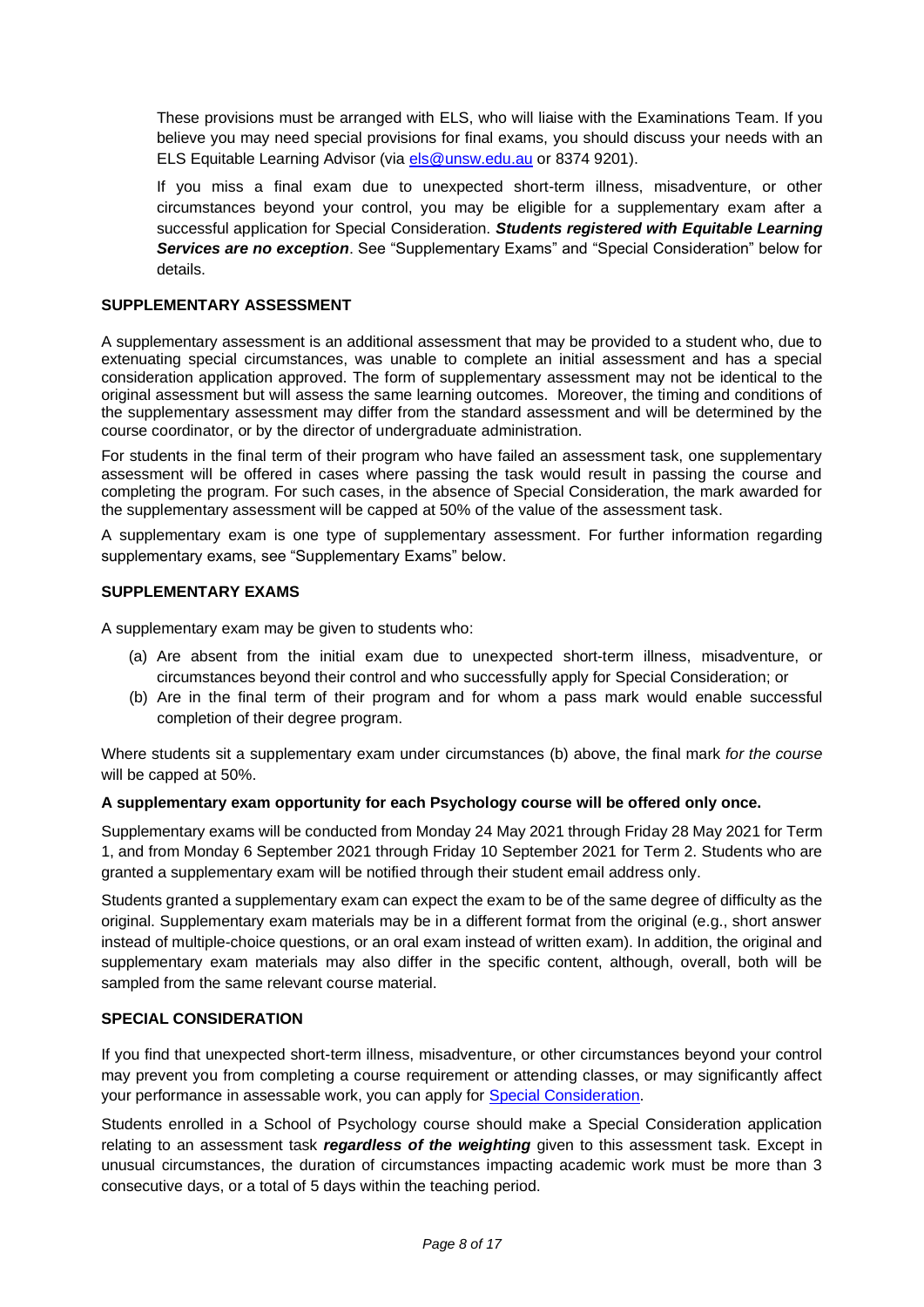Students should also note that UNSW has a **Fit to Sit/Submit** rule for all assessments - see Section 1.3 of the UNSW Application and Assessment Information document available [here.](https://student.unsw.edu.au/special-consideration) If a student wishes to apply for special consideration for an exam or assessment, the application must be submitted prior to the start of the exam or before an assessment is submitted. If a student sits the exam/submits an assignment, they are declaring themselves well enough to do so and are unable to subsequently apply for special consideration (unless it is clear that the student was unfit to make reasonable judgement on their fitness to undertake the assessment due to mental illness or other extenuating circumstances). If a student becomes ill on the day of the exam, they must provide evidence dated within 24 hours of the exam, with their application. **Fit to sit** means that students should not attend an exam if they are feeling unwell and therefore must ensure that they are available to sit the supplementary exam during the supplementary exam period (as noted above, a supplementary exam opportunity for each Psychology course will be offered only once).

Special consideration applications must be submitted to the online portal along with Third Party supporting documentation. Failure to do so will result in your application being rejected. Only circumstances deemed to be outside of the student's control, such as significant illness or misadventure during the assessment period, are eligible for special consideration. If the special consideration application is approved, students may be given an extended due date for the same piece of assessment, an aggregate mark may be calculated based on performance in other comparable assessments, or an alternative assessment/supplementary examination may be set, at the discretion of the course authority

# **FINAL MARKS FOR A COURSE**

Final marks for a course are calculated from the summation of component marks for a course (with weightings indicated in the Course Outline). Final marks for all courses may be moderated to ensure consistency in marking of assessment tasks.

# **REVIEW OF RESULTS**

A review of a Final Mark for a course may take one of two forms:

- 1. **Checking of marks** an administrative check that all marks have been included in the final composite mark;
- 2. **Re-assessment**  an academic re-assessment of a piece of work.

Students can [apply online](https://portal.insight.unsw.edu.au/web-forms/) to have a piece of work re-assessed. In order to have a piece of work reassessed, students must first discuss their performance with the Course Coordinator and obtain their approval to apply for the re-assessment – the student will need to include this approval in their reassessment application, as an attachment. Requests for re-assessment will not be considered without this approval. If the Course Coordinator does not approve a re-assessment (e.g., because the marks given are consistent with a moderated system of marking criteria), and the student still believes that the mark they have received does not reflect their performance, they can make a [formal complaint](https://portal.insight.unsw.edu.au/complaints/) through Student Conduct and Integrity Unit. If you are permitted a re-assessment of your result, this will include a check of the addition of marks. Note that the re-assessment may result in the mark going up or down. The online application must be submitted no later than five working days after the return of the piece of work or, in the case of an exam, five working days from the release of results. All marked work returned to students must be kept in case it is needed for re-marking. More information about the review of results process is available [here.](https://student.unsw.edu.au/results)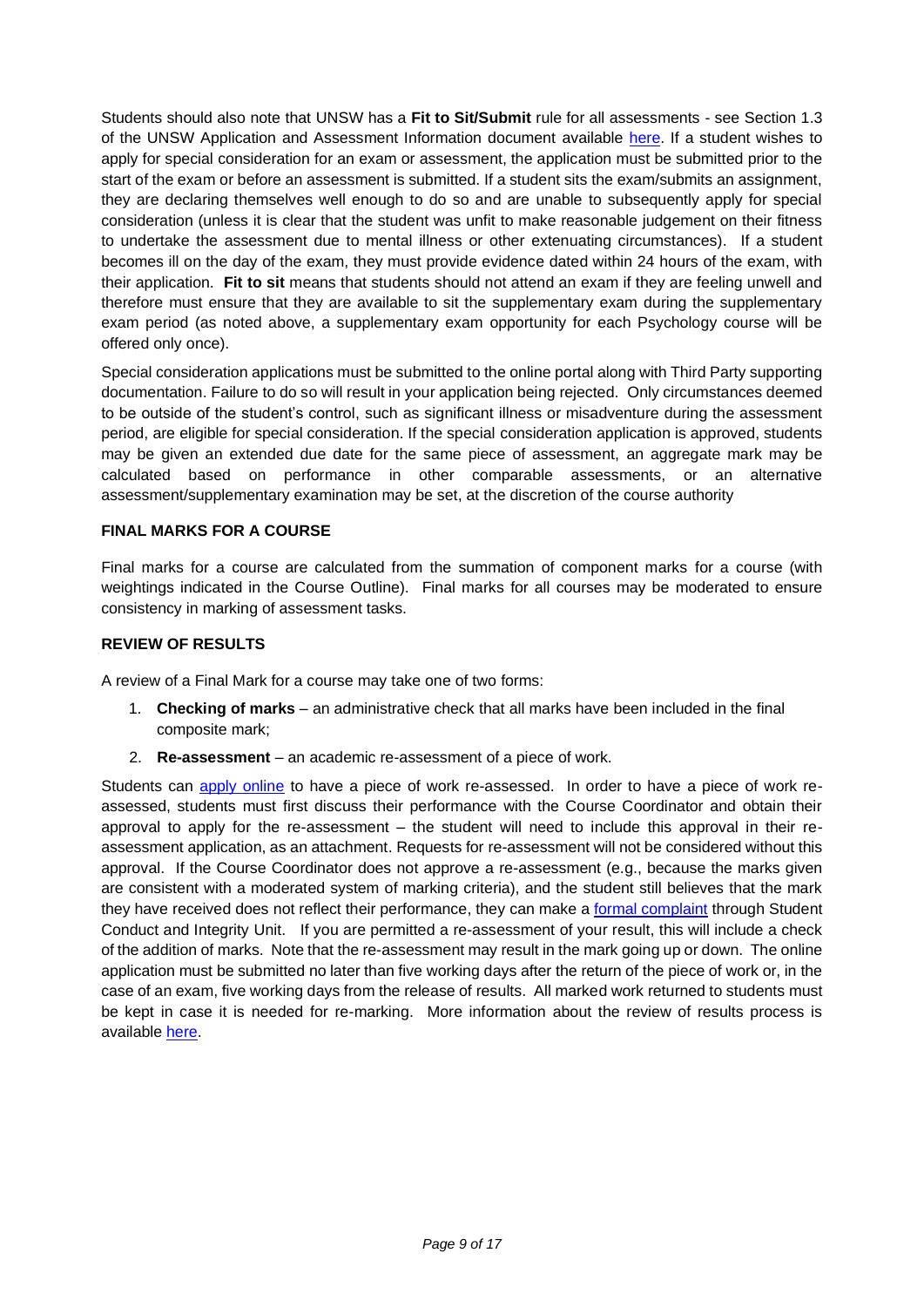# **FEEDBACK**

Assessments, other than final exams, will be marked and returned to students within 10 working days from the assessment submission date. Students will receive a mark for the assessment and written comments from the marker. Students who would like further feedback on their assessment should contact the Course Coordinator within five working days of the return of marks for the assessment. The Course Convenor is responsible for responding to this request in a timely manner, and within 5 working days from the receiving the student's request.

## **COURSE EVALUATION AND DEVELOPMENT**

Courses are periodically reviewed, and students' feedback is used to improve them. Feedback is gathered using various means, including UNSW's myExperience survey.

## **INFORMATION REGARDING HONOURS**

Students undertaking Honours in psychology conduct a major independent research project under the supervision of a member of the academic staff, and write a thesis based on the project. In addition, students undertake core and elective coursework each term.

An APAC-accredited Honours year in psychology (fourth year program) is required for entry to postgraduate psychology programs offered by Australian universities.

The number of places available for Honours varies from year to year and depends upon the availability of School resources.

## **Minimum Eligibility Requirements**

Students in degree programs that allow for completion of an accredited undergraduate, or bridging, sequence in psychology (96 UoC for 3632 Psychology (Honours); 78 UoC for a Psychology major in other programs; 5331 Graduate Diploma in Psychology) are eligible to apply for a place in the Honours year in psychology.

For some students the Honours year is embedded in their four-or-more-year degree (e.g., 3632 Psych(Hons), 3962 AdvSc(Hons), 4721 Psych(Hons)/Law). For other students the Honours year is taken as a separate one-year program (4518 PsychSc(Hons)) at the end of their current program (e.g., 3435 PsychSc, 3970 Sc, 5331 GDPsych).

The minimum eligibility requirement for admission to the Honours year, subject to the availability of School resources, is achieving a *Psychology Average* of at least 75. The *Psychology Average* is calculated from:

## *For Bachelor programs with an accredited psychology major*

- Marks for *psychology core courses common to all psychology programs / plans* (see below); and
- The *three highest* of marks for all Level 3 psychology elective courses ever attempted.

## *For the Graduate Diploma in Psychology*

• Marks for *all psychology courses completed at UNSW.*

Not included in the *Psychology Average*:

- Marks for psychology courses completed at another university, including those completed whilst on exchange
- Level 1 Psychology electives
- Free electives and General Education courses
- SY or FL grades from Term 1, 2020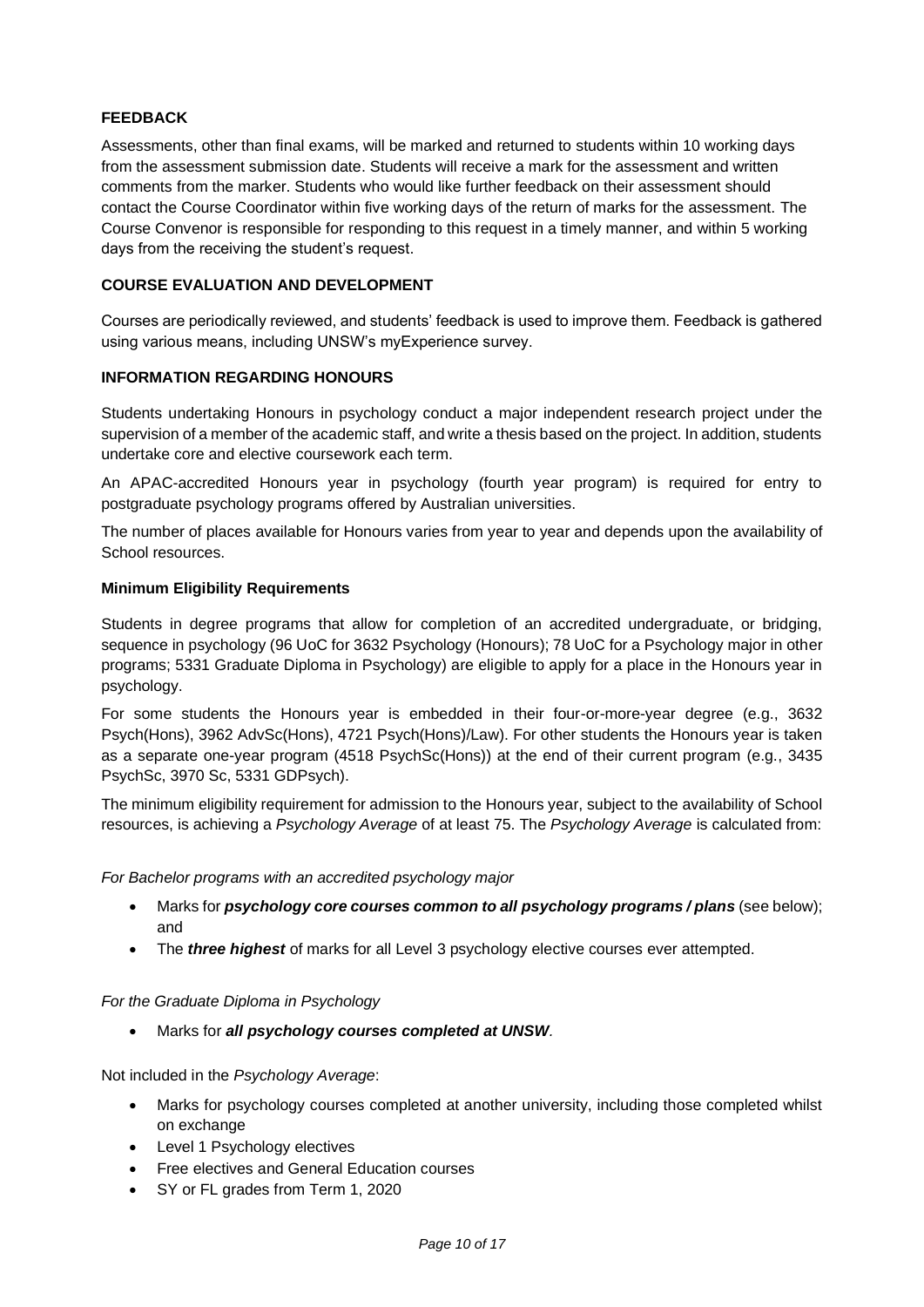The psychology core courses for Bachelor programs are as follows:

Level 1

- PSYC1001 Psychology 1A
- PSYC1011 Psychology 1B
- PSYC1111 Measuring Mind and Behaviour

## Level 2

- PSYC2001 Research Methods 2
- PSYC2061 Social and Developmental Psychology
- PSYC2071 Perception and Cognition
- PSYC2081 Learning and Physiological Psychology
- PSYC2101 Assessment, Personality and Psychopathology

## Level 3

- PSYC3001 Research Methods 3
- PSYC3011 Research and Applications of Psychology

## **How to Apply for the Honours program**

In approximately August each year, the [School's website](http://www.psy.unsw.edu.au/current-students/undergraduate/honours) will be updated with information about the following year's Honours program, including application procedures and available supervisors and research areas. Once the information is published, an announcement will be made on each Level 3 Psychology Moodle page that directs students to this website. Students who do not expect to be enrolled in a Level 3 Psychology course in Term 3 should periodically check the School's website for updates. Students should carefully read all the available information (including the FAQs) and submit their Honours application accordingly.

## **STUDENT CODE OF CONDUCT**

The University is committed to the pursuit of excellence in learning, teaching and research, and to community engagement. The Student Code sets out the University's expectations of students with respect to their academic and personal conduct and outlines the University's responsibilities to students.

# **STUDENTS ARE EXPECTED TO FAMILIARISE THEMSELVES WITH THE STUDENT CODE POLICY, WHICH INCORPORATES THE STUDENT CODE, AND THE STUDENT MISCONDUCT PROCEDURES, ALL AVAILABLE [HERE.](https://student.unsw.edu.au/conduct)**

## **PLAGIARISM: ESSENTIAL INFORMATION FOR AVOIDING PLAGIARISM**\*

## **What is plagiarism?**

Plagiarism is presenting someone else's thoughts or work as your own. It can take many forms, from not having appropriate academic referencing to deliberate cheating.

UNSW groups plagiarism into the following categories:

- **Copying**: Using the same or very similar words to the original text or idea without acknowledging the source or using quotation marks. This includes copying materials, ideas or concepts from a book, article, report or other written document, presentation, composition, artwork, design, drawing, circuitry, computer program or software, website, internet, other electronic resource, or another person's assignment, without appropriate acknowledgement.
- **Inappropriate paraphrasing**: Changing a few words and phrases while mostly retaining the original structure and/or progression of ideas of the original, and information without

The following text has been adopted from "UNSW Plagiarism: Essential information for avoiding plagiarism" [\(https://my.unsw.edu.au/student/academiclife/Plagiarism.pdf;](https://my.unsw.edu.au/student/academiclife/Plagiarism.pdf) accessed on 1 February 2017).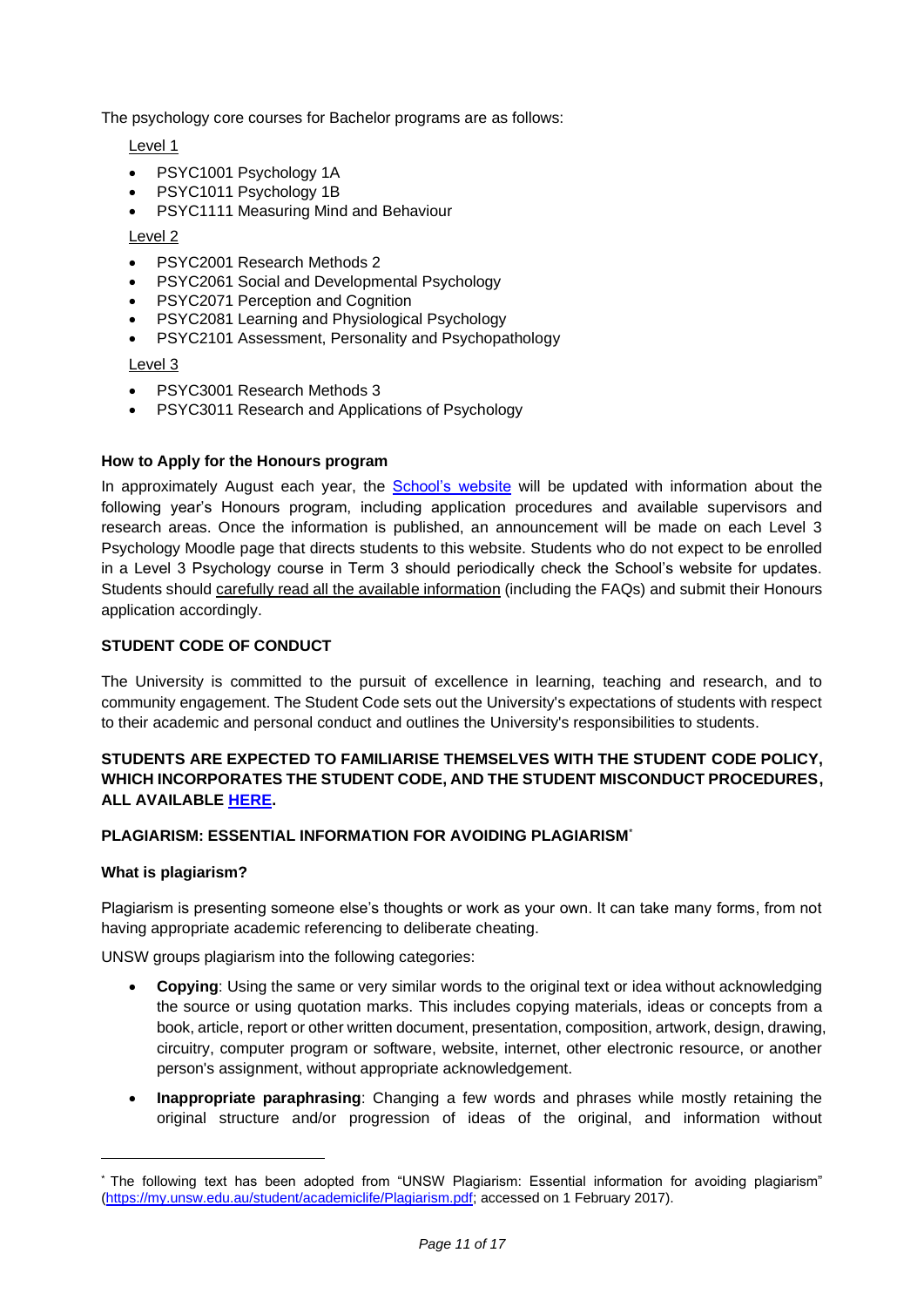acknowledgement. This also applies in presentations where someone paraphrases another's ideas or words without credit and to piecing together quotes and paraphrases into a new whole, without appropriate referencing.

- **Collusion**: Presenting work as independent work when it has been produced in whole or part in collusion with other people. Collusion includes students providing their work to another student before the due date, or for the purpose of them plagiarising at any time, paying another person to perform an academic task and passing it off as your own, stealing or acquiring another person's academic work and copying it, offering to complete another person's work or seeking payment for completing academic work. This should not be confused with academic collaboration.
- **Inappropriate citation**: Citing sources which have not been read, without acknowledging the "secondary" source from which knowledge of them has been obtained.
- **Self-plagiarism**: "Self-plagiarism" occurs where an author republishes their own previously written work and presents it as new findings without referencing the earlier work, either in its entirety or partially. Self-plagiarism is also referred to as "recycling", "duplication", or "multiple submissions of research findings" without disclosure. In the student context, self-plagiarism includes re-using parts of, or all of, a body of work that has already been submitted for assessment without proper citation.

## **Where can I find out more information?**

In many cases plagiarism is the result of inexperience about academic conventions. The University has resources and information to assist you to avoid plagiarism. The first place you can look is the section about referencing and plagiarism in each Course Outline, as this will also include information specific to the discipline the course is from. There are also other sources of assistance at UNSW:

#### *How can the Academic Skills Centre help me?*

The [Academic Skills Centrea](https://student.unsw.edu.au/skills)ssists students with understanding [academic integrity](https://student.unsw.edu.au/plagiarism) and how to not plagiarise. They also hold workshops and can help students one-on-one. You can [book an appointment](https://student.unsw.edu.au/skills)  [online.](https://student.unsw.edu.au/skills)

#### *How can ELISE help me?*

ELISE (Enabling Library & Information Skills for Everyone) is an online tutorial to help you understand how to find and use information for your assignments or research. It will help you to search databases, how to identify good quality information and how to write assignments. It will also help you understand plagiarism and how to avoid it. All undergraduate and postgraduate coursework students are required to review the [ELISE tutorial](http://subjectguides.library.unsw.edu.au/elise) in their first term and complete the quiz, but any student can review it to improve their knowledge.

#### *What is Turnitin?*

Turnitin is a checking database which reviews your work and compares it to an international collection of books, journals, Internet pages and other students' assignments. The database checks referencing and whether you have copied something from another student, resource, or off the Internet. Oftentimes, students are asked to submit an electronic version of their work into Turnitin, but academics can also use it to check a student's work when it is being marked. You can find out more about Turnitin [here.](https://student.unsw.edu.au/how-use-turnitin-within-moodle)

#### **What if plagiarism is found in my work?**

If plagiarism is found in your work when you are in first year, your lecturer will offer you assistance to improve your academic skills. They may ask you to look at some online resources, attend the Learning Centre, or sometimes resubmit your work with the problem fixed. However more serious instances in first year, such as stealing another student's work or paying someone to do your work, may be investigated under the [Student Misconduct Procedures.](https://student.unsw.edu.au/conduct)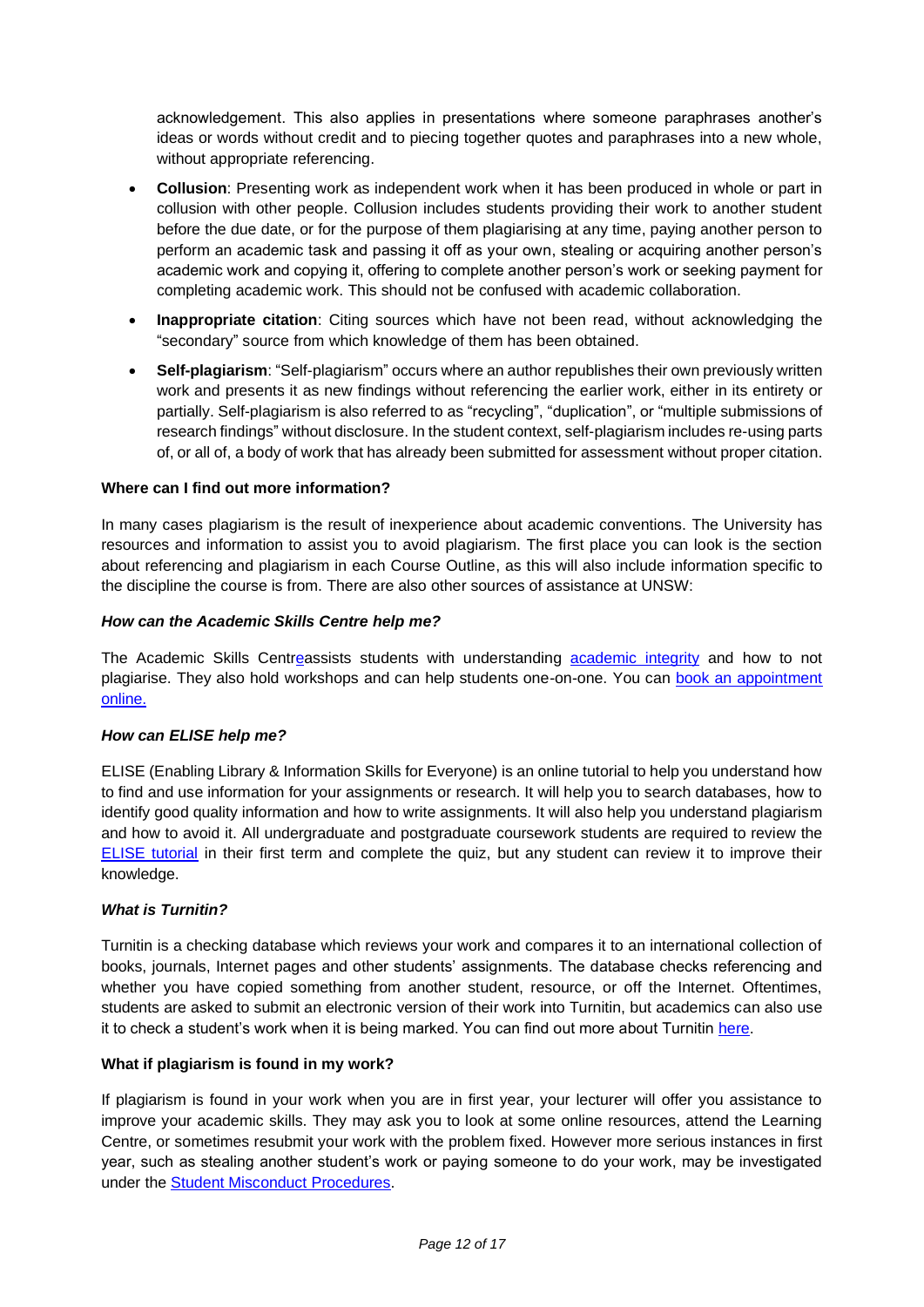Repeated plagiarism (even in first year), plagiarism after first year, or serious instances, may also be investigated under the Student Misconduct Procedures. The penalties under the procedures can include a reduction in marks, failing a course or for the most serious matters (such as plagiarism in an Honours thesis) can result in suspension from the University.

# **Important Notes on File-sharing Websites**

There are some file-sharing websites around that specialise in buying and selling academic work to and from university students. Examples of such websites include but are not limited to:

- Course Hero:
- Nexus Notes;
- StudyMode; and
- Thinkswap

You should be aware that you would be committing plagiarism if you download a piece of work from these websites and present it as your own either wholly or partially.

If you upload your original work to these websites, and if another student downloads and presents it as their own either wholly or partially, you might be found guilty of collusion—even years after graduation.

Your work may be posted by others unbeknownst to you. The surest way to avoid putting yourself at risk is to take care to not share your work with another student. If you stumble across your work online, the School of Psychology recommends you take action to have it removed at the earliest opportunity.

These file-sharing websites may also accept for purchase course materials, such as copies of lecture slides and tutorial handouts. By law, the copyright on course materials, developed by UNSW staff in the course of their employment, belongs to UNSW. It constitutes copyright infringement, if not plagiarism, to trade these materials.

## **STUDENT COMPLAINTS AND GRIEVANCES**

The School is committed to the University policy of providing a fulfilling and rewarding learning and research experience that enables students to achieve their full academic potential, and will seriously listen to complaints and resolve them quickly if possible. The resolution procedures ensure that students are able to air legitimate complaints, knowing that they will not suffer detriment or disadvantage as a direct result of making a complaint.

If students have a grievance, they should first attempt to resolve it with the individual concerned. If that fails, the next step is to take the matter to the course or level coordinator within a reasonable period of time. Beyond this, the next step is to take the matter to the School Grievance Officer (see "School Contacts" above) and then to the Head of School.

If the matter is still not resolved, then you can seek advice about your options from the Student Conduct [and Integrity Unit](https://student.unsw.edu.au/conduct) (Phone: 9385 8515; Email: [studentcomplaints@unsw.edu.au\)](mailto:studentcomplaints@unsw.edu.au). The full University complaint policy can be found [here.](https://student.unsw.edu.au/complaint)

## **EQUITABLE LEARNING SERVICES**

Students who have a disability or a health / mental health concern that may impact their studies or require some adjustment in their learning and teaching environment are encouraged to discuss their study needs with the Course Coordinator prior to or at the commencement of the course, or with an Equitable Learning Advisor in Equitable Learning Services (via [els@unsw.edu.au](mailto:els@unsw.edu.au) or [virtual drop-in](https://student.unsw.edu.au/els/contacts) Mon & Fri: 11am-1pm; Tues: 10am-12pm; Wed & Thurs: 1pm-3pm). More information for is available [here.](https://student.unsw.edu.au/els)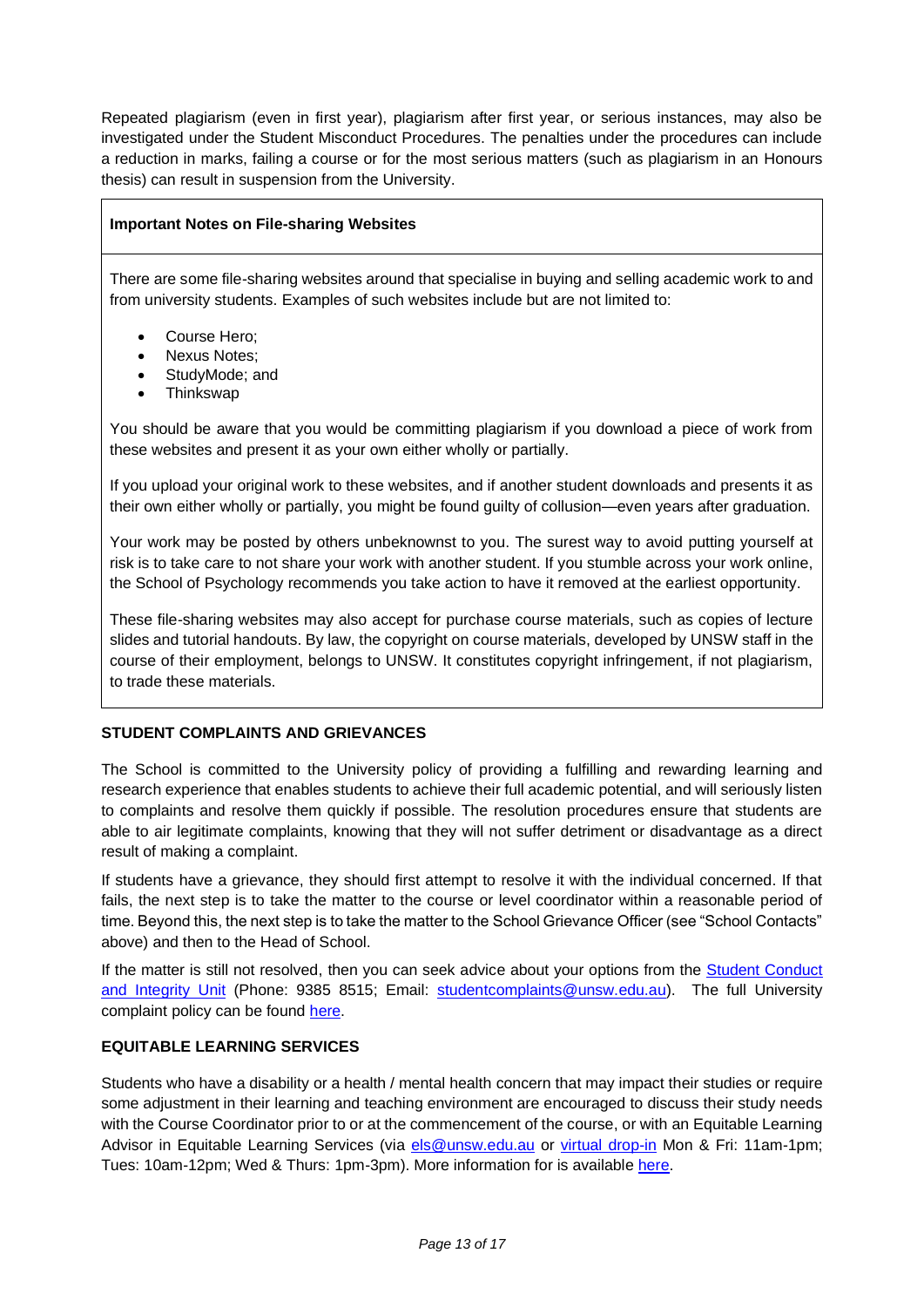Issues to be discussed may include access to materials, signers or note-takers, the provision of services and additional examination and assessment arrangements. Early notification is essential to enable any necessary adjustments to be made.

# **HEALTH & SAFETY FOR STUDENTS**

UNSW is a leading Australian University with a diverse range of research, teaching programs and centres of excellence, covering a multitude of disciplines and research areas. Health and safety is intrinsic to the way we do business at UNSW. Our overall aim is "Harm to Zero", with the expectation that all persons shall come to no harm while in the workplace.

The following values form the basis of achieving our aim of "Harm to Zero":

- People are our most valuable asset, and we are all committed to ensuring the health, safety and wellbeing of everyone in the workplace.
- Everyone has a responsibility for safety, their own and others.
- Injuries can be prevented, and an incident-free working and learning environment is actively pursued.
- Communication and consultation are central to working together for a safer workplace.

More information relating to Health and Safety can be found [here.](http://safety.unsw.edu.au/)

## **Hazard & Incident Reporting**

Students enrolled in Psychology courses are asked to report any hazards or incidents *in two ways*:

- 1. Follow [this process](https://safety.unsw.edu.au/reporting-hazards-incidents) to report via [myUNSW;](https://my.unsw.edu.au/) and then
- 2. Report the details of the hazard or incident to the lecturer/tutor or Course Co-ordinator.

*It is important to report hazards or incidents using both methods.*

## **Mandatory Health & Safety Training**

Completion of an online health & safety awareness course is required for Honours and postgraduate students. Those conducting laboratory work as part of their study may also be required to undertake a laboratory safety course.

More information can be found [here.](http://safety.unsw.edu.au/Training/student-training)

If you fail to complete mandatory health and safety training:

- Panel meetings may not be convened for Honours students.
- Postgraduate coursework/research students may not be permitted to enrol.
- Those requiring laboratory work as part of their study may not be allowed access to labs.

## **A Safe Campus**

Student safety and the security of personal property is a high priority at UNSW.

Personal safety on campus is something UNSW wants students to be aware of. UNSW encourage students to act positively and responsibly to enhance their own safety.

Safety on campus is managed by [UNSW Security Services](https://www.estate.unsw.edu.au/security) who are dedicated to providing a safe campus for the whole community.

UNSW is a large institution and includes a number of [campuses.](https://www.estate.unsw.edu.au/getting-here/maps) Each campus has a local security focus, so it is important to find out what the safety procedures are at each location

Visit the ["Your Safety on Campus"](https://www.estate.unsw.edu.au/news/your-safety-campus) website for further information.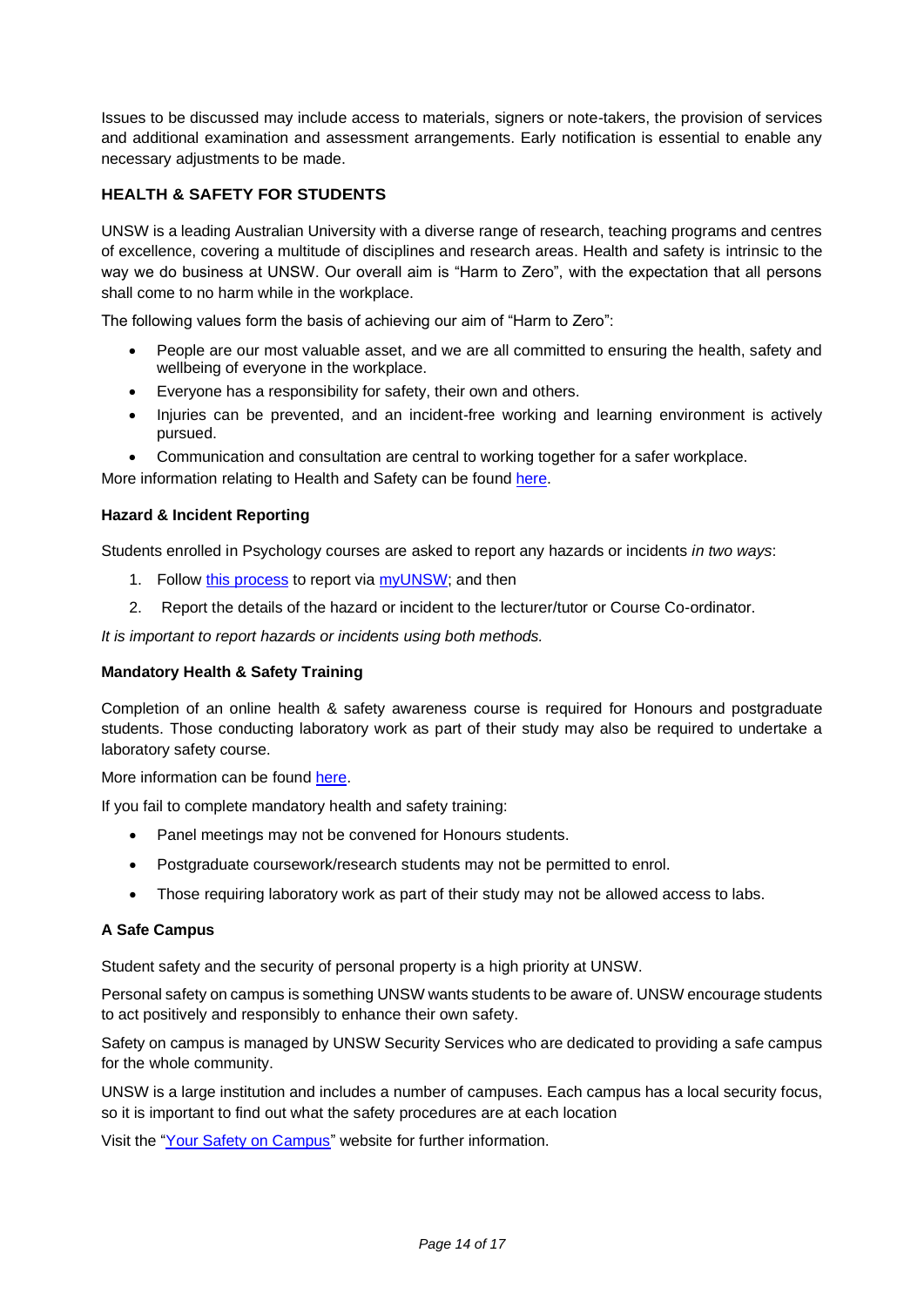## **USE OF SCHOOL COMPUTING FACILITIES**

The following is a summary of computer-related information for all undergraduate and postgraduate students.

#### **Accounts**

In most cases, psychology computer accounts will be available from Week 1 of each term. Fourth-Year accounts are available in early February.

Students in the following Programs/Courses are provided with their own psychology accounts:

- Bachelor of Psychology (Honours)
- Bachelor of Psychological Science
- Honours year students
- Master of Psychology (Clinical and Forensic)
- PSYC2001
- All Level 3 Psychology courses

Please note that due to limited School resources it is not possible to create psychology computing accounts for all students taking psychology courses (whether as part of a major or not).

#### **Passwords and Technical Difficulties**

All passwords will be reset at the beginning of each term, and notices posted on lab doors explaining this.

Psychology accounts are administered by the School of Psychology's Technical Support Unit (TSU) located in Room 138 of the Mathews Building, and not by the University's central IT unit. Your psychology account is not the same as your zID/zPass account. Students having difficulties with their psychology accounts should contact the TSU (Phone: 9385 3139).

#### **Access Hours**

The following access hours/rules will apply:

| <b>Programs or Courses</b>       | <b>Rooms</b>                  | <b>Hours</b>                  |
|----------------------------------|-------------------------------|-------------------------------|
| BPsych(Hons) [3632] <sup>†</sup> | Mat 209 and Mat 209A, Mat 419 | 8am-10pm Mon-Fri              |
| BPsychSc [3435]                  |                               | February - December           |
| <b>PSYC2001</b>                  | Mat 209 and Mat 209A, Mat 419 | 8am-10pm Mon-Fri              |
|                                  |                               | February – June               |
| Level 3 PSYC Courses - T1        | Mat 209 and Mat 209A, Mat 419 | 8am-10pm Mon-Fri              |
|                                  |                               | February – June               |
| Level 3 PSYC Courses - T2        | Mat 209 and Mat 209A, Mat 419 | 8am-10pm Mon-Fri              |
|                                  |                               | June – August                 |
| Level 3 PSYC Courses - T3        | Mat 209 and Mat 209A, Mat 419 | 8am-10pm Mon-Fri              |
|                                  |                               | August - December             |
| MPsychol & Honours year          | Mat 209 and Mat 209A, Mat 419 | 24-hour access, 7 days a week |
| (PSYC4093, PSYC4072,             |                               |                               |
| PSYC4073, and PSYC4103)          |                               |                               |

<sup>†</sup> See the bottom row of the table for Honours year access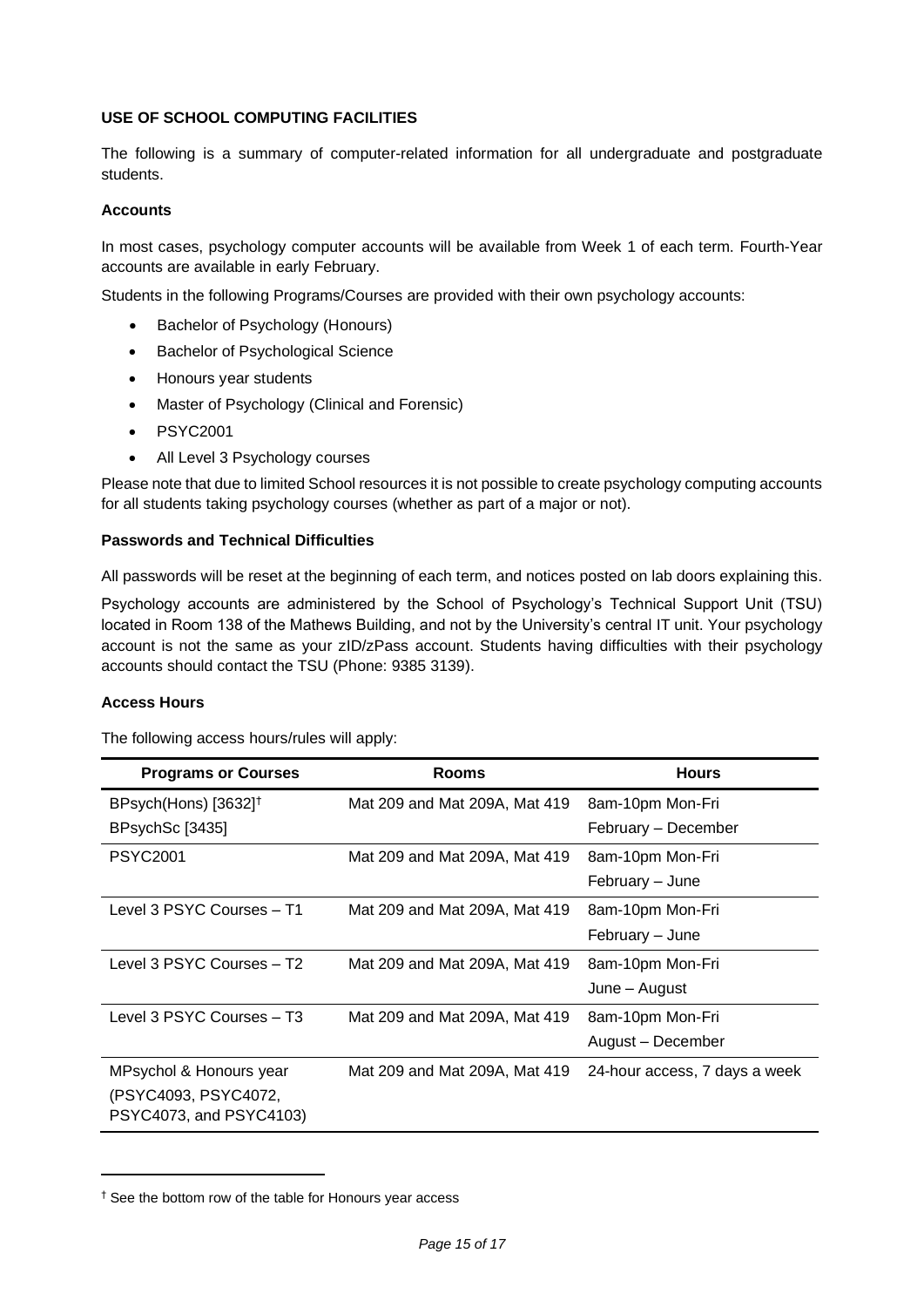## **Absolutely no food or drinks permitted in computer labs**

# **Print Quotas**

The following initial quotas will be assigned:

- 350 pages for Honours and Master of Psychology students.
- 250 pages for all other students.

Students can top-up their print quotas by bringing a ream of A4 paper (500 sheets) to the TSU (Mathews Rm 138). They will receive credit for 150 pages. This credit system considers the major cost factor associated with laboratory printing which is the toner and printer itself rather than paper. Only one top-up per term is generally allowed with the exception of Honours and Master of Psychology students.

# **Rules**

While at UNSW, students are responsible for ensuring that their use of the University's information and computing technology (ICT) facilities is ethical and lawful. By using any of the School computing facilities, students acknowledge that they have read and will abide by the University rules relating to student use of computing and electronic communications facilities. The full *Acceptable Use of UNSW Information and Communication Technology Resources* policy and procedures documents are available [here.](https://www.gs.unsw.edu.au/policy/findapolicy/policylist.html)

Users of computing and communications facilities must be aware that use of these facilities is subject to the full range of State and Federal laws that apply to communications and to the use of computers, as well as any other relevant laws. This includes copyright, breach of confidence, defamation, privacy, contempt of court, harassment, vilification and anti-discrimination legislation, the creation of contractual obligations, and criminal laws.

## *Examples of Inappropriate Use*

Examples of inappropriate use include (but are not limited to):

- Making/using illegal copies of a licensed computer program;
- Downloading, copying, storing or transmitting copyrighted material such as music, graphic, video or movie files without the express permission of the copyright holder or as permitted by law;
- Using another's login or password, or allowing others to use yours;
- Gaining unauthorised access to systems by any means, including port scans, 'hacking' and use of 'password sniffer' software;
- Using UNSW ICT resources to attack or compromise any other system, whether on or off-campus, including circumventing system security or protection measures;
- Knowingly propagating or installing computer viruses or malicious code;
- Accessing or intercepting others' electronic communications without permission;
- Creating/sending email under another's name (forgery); creating/sending/forwarding electronic chain letters, unsolicited broadcast emails ('Spam'), obscene, abusive, fraudulent, threatening or repetitive messages;
- Using ICT resources to harass, threaten, defame, vilify or discriminate against any group or individual;
- Causing intentional or irresponsible damage to ICT resources, or stealing equipment;
- Making excessive personal use of ICT resources; and
- Deliberately or negligently accessing, preparing, storing, displaying or transmitting of material that: is obscene, pornographic or paedophilic; is used to harass, threaten, defame, vilify or discriminate against any group or individual; promotes illegal acts, or that advocates violence; is offensive or